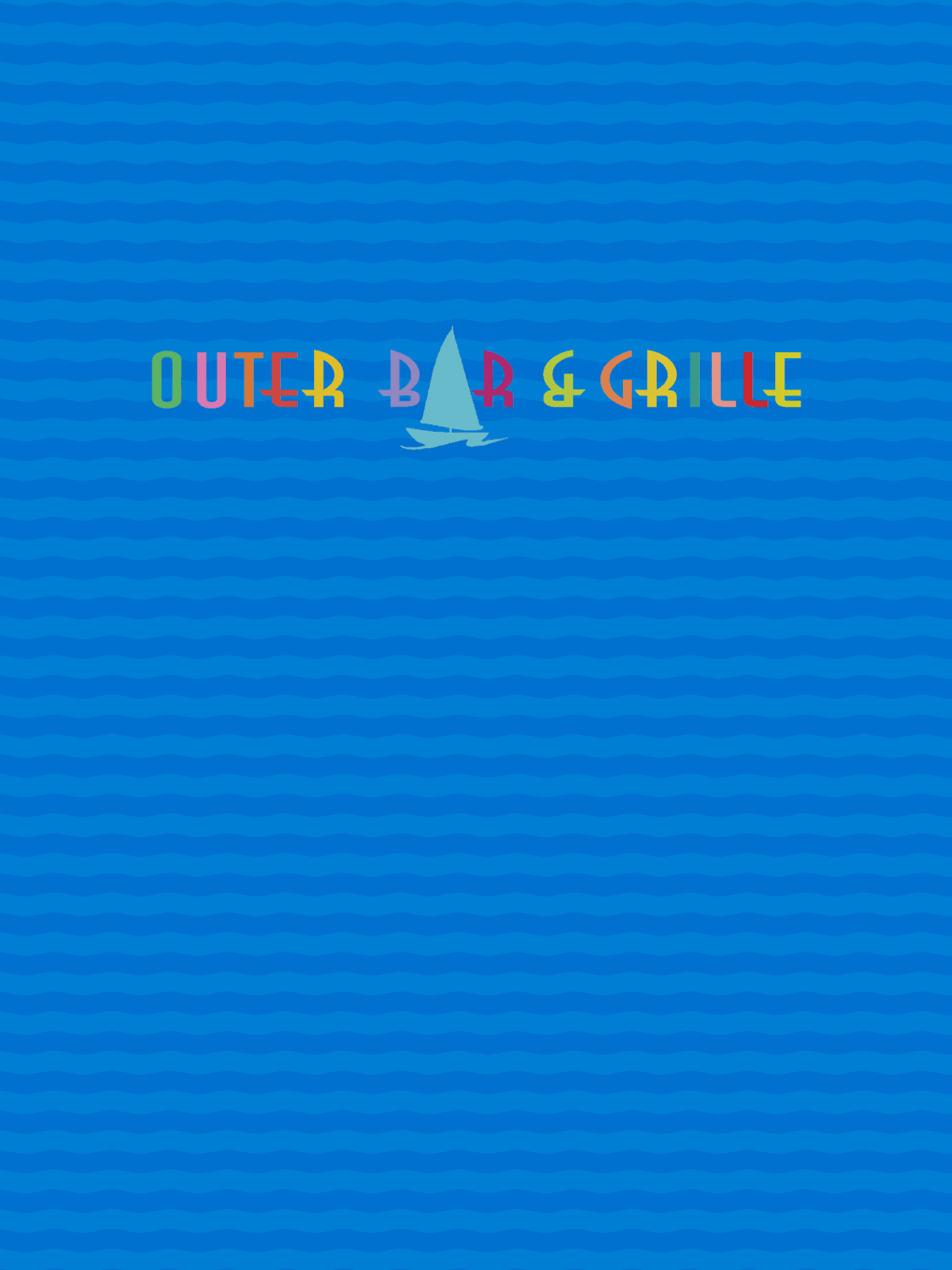#### RAW BAR

SHRIMP 4 EA

OYSTERS 4 FA

Platinum Caviar 175 House Made Chips, Chive Crème Fraîche

#### SALADS

Summer Peach Salad 17 Heirloom Tomato, Fresh Mozzarella, Basil

> Caesar Salad 18 Parmesan, Chopped Eggs, Capers, Croutons

Classic Wedge Salad 16 PICKLED RED ONIONS, BACON, TOMATOES, Blue Cheese Dressing

Golden Beet and CORN SALAD 16 CITRUS VINAIGRETTE, BIBB LETTUCE, **CUCUMBER** 

# Salad Add-Ons

Chicken 10 Salmon 14 SHRIMP 16 LOBSTER SALAD 28

## **SOUPS**

LOBSTER BISQUE 16

New England Clam Chowder 15 Red Beet Gazpacho 12

#### APPETIZERS

Confit Garlic Hummus 16 Roasted Tomato and Olive Tapenade, Grilled Naan

> Sea Salt Pretzel 12 Maple Honey Mustard

Thai Chili and Honey Marinated Chicken Wings 18 Scallions, Cashew, Apple Cider Vinegar

Steamed Little Neck Clams 20 Chorizo, Green Chilies, Cilantro, **GRILLED BAGUETTE** 

Loaded Grilled Eggplant 15 WALNUT AND PECAN CRUST. HERB AIOLI, CHERVIL

Summers Harvest Tamale 15 Sweet Potato Salsa, Queso Fresco, Lime Crema

Creole BBQ Shrimp 22 Dill Pickled Fried Onions, Deviled Egg Aioli

Crispy Calamari 20 Sweet Chili Sauce, Lemon

Grilled Onion & Mushroom Putin 16 Vermont Cheese Curds, Mushroom Demi

Dill & Mint Pickled Cucumber Dip 15 Greek yogurt, Shaved Radish, **GRILLED BAGUETTE**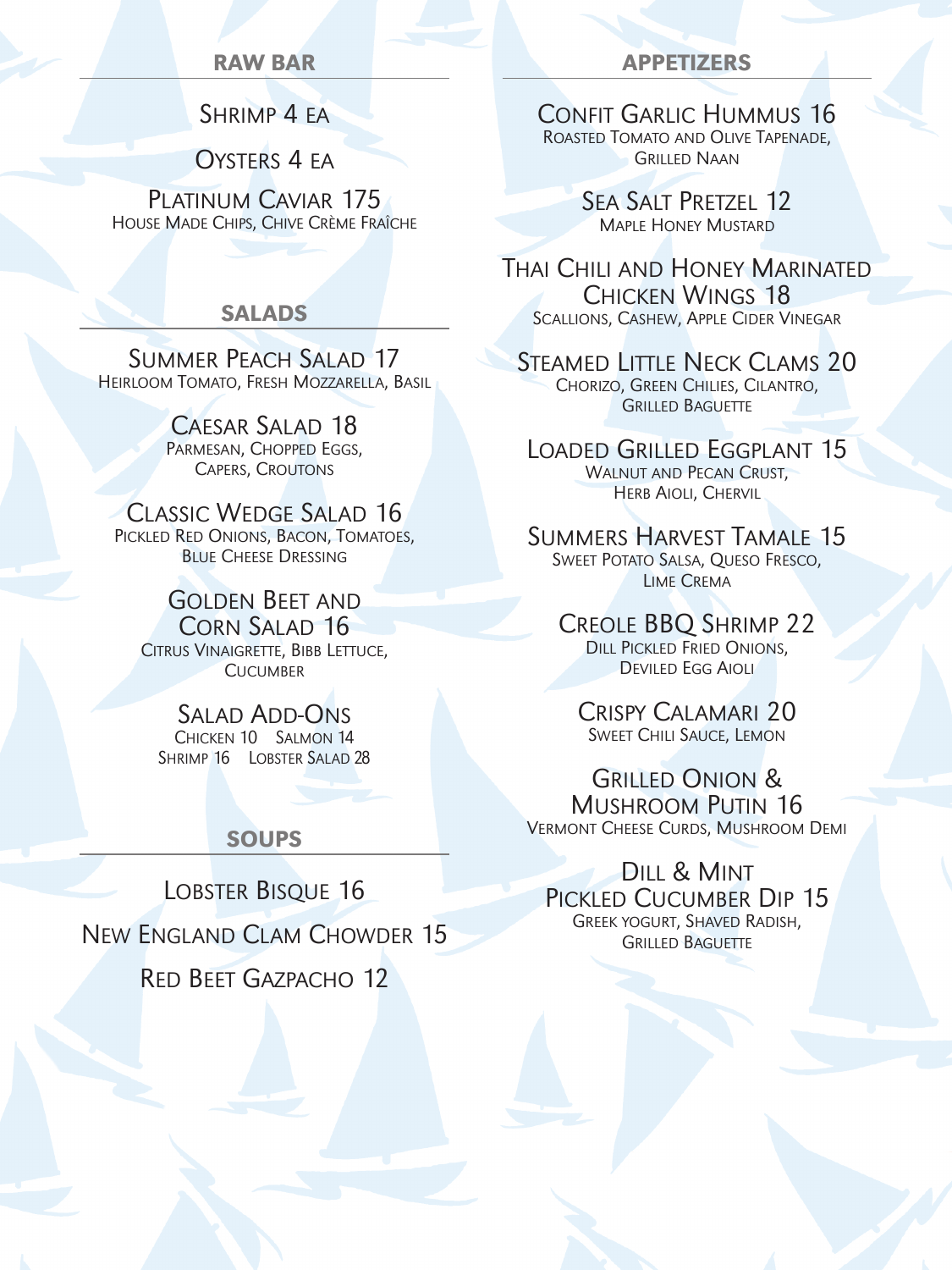#### **SANDWICHES**

WAGYU CHEESEBURGER 28 LETTUCE, TOMATO, ONION, FRIES

Lobster Arepa 30 Black Bean and Corn Salsa, Venezuelan Cheese, Lime Crema

## Beef Short Rib Grilled Cheese 24

Aged Cheddar, Sourdough, Boursin, Pickle, Fries

Chickpea Shawarma 24 Feta, Roasted Red Pepper, Hummus

Korean Fried Chicken SANDWICH 25 Jicama Slaw, Asian Pickles

Outer Beach Beef Hot Dog 22 Topped with Mac and Cheese, **BACON BLUE CHEESE** 

# ENTRÉES

Seared Sea Bass 55 Curried Chickpea, Grapefruit and Fennel Salad, Vanilla-Citrus Vinaigrette

Grilled Beef Tenderloin 65 Watercress Purée, Fingerling Potato, WORCESTERSHIRE GLAZED ONIONS

#### Miso Marinated Organic Chicken Breast 42 Orange, Brown Butter, Carrot Purée, Frisée, Nori Sesame Emulsion

Grilled Salmon Loin 45 Charred Beet Purée, Burnt Honey, Butter Tossed Brussel Sprouts, Rocket Salad

Roasted Cauliflower Steaks 38 Toasted Pumpkin Seed, Jalapeño Creamed Spinach, Toasted Chickpeas

#### Sweet Chili Mac and Cheese 30 Sesame, Scallions

#### POKE BOWL

Sushi Rice, Avocado, Cucumbers, Edamame, Wonton Chips, Scallions

> Sesame Marinated Chicken Breast 24

Ponzu Marinated Tuna 26

Honey Sesame Tofu 21

## CAPE COD CLASSICS

Traditional Outer Bar Lobster Roll  $\frac{1}{2}$  LB 65  $\frac{1}{4}$  LB 40 Green Salad, Pickle

FISH AND CHIPS 28 Tartar Sauce, Fries, Cabbage Slaw, Grilled Lemon

## Pleasant Bay Tacos 27

Flour Tortilla, Red Cabbage Slaw, Ancho Chili Aioli Choice of Fried Cod or Grilled Swordfish

#### Thoreau's Classic **TURKEY CLUB 26**

Maple Bacon Mayonnaise, Sprouts, LETTUCE, TOMATO, ONION, FRIES

## FLATBREADS

Wild Mushroom Blondie 20 Chopped Mushroom, Ricotta Cheese, Mozzarella, Herb Olive Oil

PROSCUITTO & FIG 24 Caramelized Onion, Mozzarella, Fig Jam

> MARGARITA 16 Fresh Basil, Vine Ripe Tomatoes

A 20% SERVICE CHARGE HAS BEEN ADDED TO YOUR CHECK. \*Consuming raw or undercooked meats, seafood or eggs may increase your risk of food borne illness. Please inform your server if anyone in your party has a food allergy.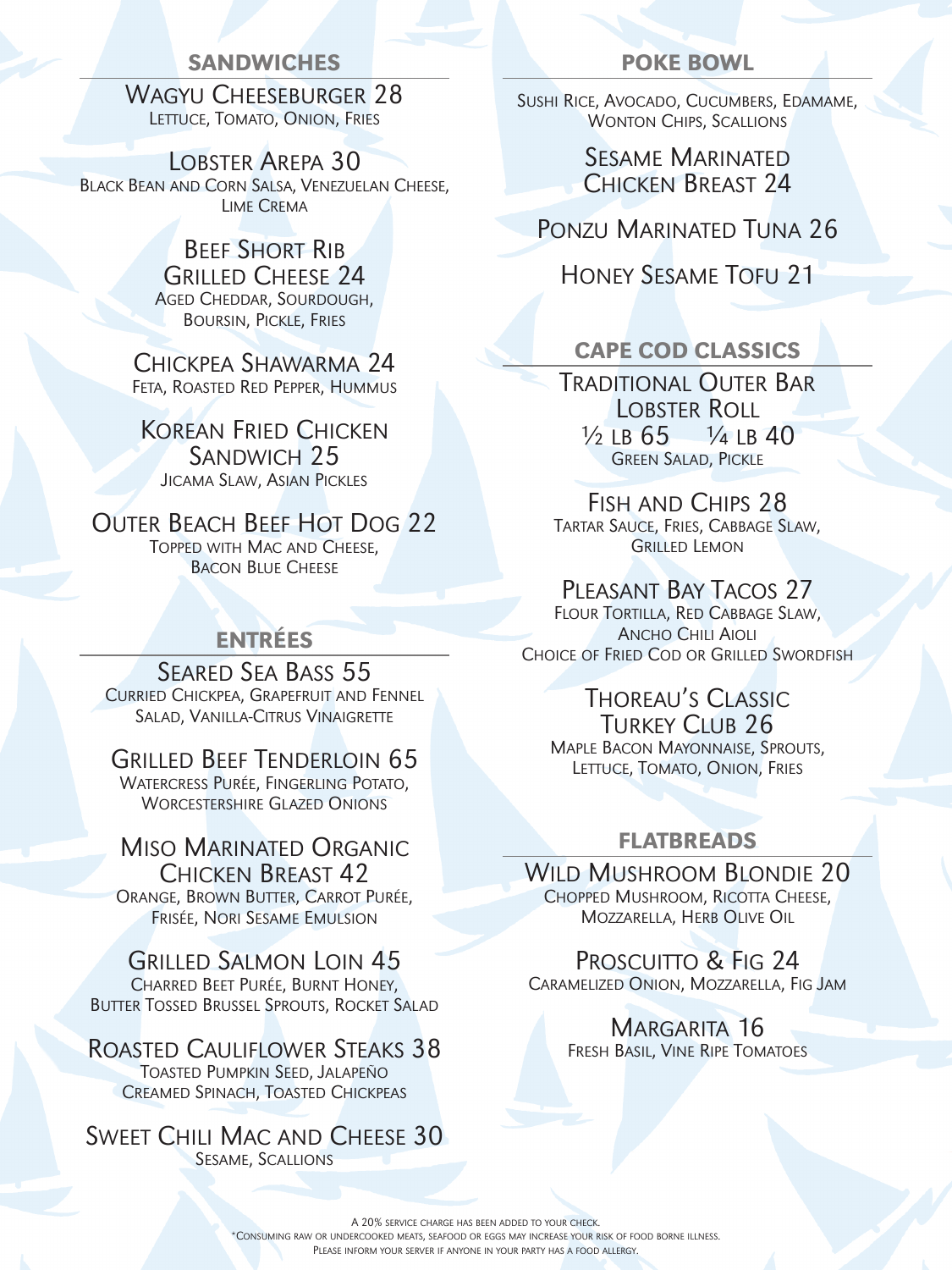#### FROZEN DRINKS 17

**MUD SLIDE** Absolut Vodka, Kahlua, Bailey's Irish Cream, Vanilla Ice Cream

WATERMELON FREEZE Absolute Watermelon Vodka, Watermelon

Piña Colada Malibu Coconut Rum, Piña Colada

STRAWBERRY DAIQUIRI Strawberry Malibu Rum, Strawberry

### MARGARITAS 17

Available Frozen or On The Rocks

– Flavors – Traditional Strawberry Banana Watermelon Mango

ALL MADE WITH HORNITOS TEQUILA, TRIPLE SEC, LIME

## NON-ALCOHOLIC SELECTION

BABY BELLINI 12 Purée Of Peach, Lemonade, Ginger Ale

Coconut Soda 12 Crème De Coconut, Lime, Sprite, Mint

Strawberry Fizz 12 Purée of Strawberry, Lemon, Agave, Soda

> Summer Lemonade 12 Lavender Simple Syrup, Lemonade

## NON-ALCOHOLIC CRAFT BEERS

Upside Dawn Golden Ale, 7.75 Athletic Brewing Co., CT (abv 0.4)

# Run Wild Ipa, 7.75

Athletic Brewing Co., CT  $(ABV < 0.5)$ 

#### SPECIALTY DRINKS

Lavender Lemonade 17 Absolut Vodka, lavender simple syrup, fresh lemonade

Gin Blossoms 16 Hendrick's Neptunia Botanical, strawberry purée, tonic

STRAWBERRY BASIL BREEZE 17 Belvedere Lemon & Basiil Organic Infusion, St. Germaine, strawberry purée, soda

PLEASANT BAY PUNCH 18 Mt. Gay rum, Diplomatio Planas rum, Baja punch, Grenadine, Meyers float, lime

Coconut Mojito 17 Bacardi coconut rum, créme de coconut, lime, mint, soda

SANGRIA 16 WINE, ORANGE, PEACH SCHNAPPS, FRESH FRUIT Choose Red or White wine

## Outer Bar Classic Blueberry 18

Triple 8 Blueberry Vodka, Fishers Island Hard Lemonade

PFAR-ADISF 17

Grey Goose Pear Vodka, St. Germaine, Prosecco, Cucumber

#### The Mayflower 17

Regimental Whiskey, St. Hollow Spirits Amaro Marino Liqueur, simple syrup, cherry

> Backwards Paloma 16 Gray Whale Gin, grapefruit, soda

Summers Peak 17 VOLCÁN TEQUILA, MT. RIGI SWISS CHERRY LIQUEUR, Prosecco

LiBAYtion's Summer Spritz 16 Aperol, Prosecco, soda

Dragonberry Mojito 17 BACARDI DRAGONBERRY, LIME, RASPBERRY, MINT

#### Raspberry-Pomegranate Margarita 17

SAUZA HORNITOS PLATA TEQUILA, AGAVE, pomegranate, lemon, lime, raspberries

A 20% service charge has been added to your check. \*Consuming raw or undercooked meats, seafood or eggs may increase your risk of food borne illness. Please inform your server if anyone in your party has a food allergy.